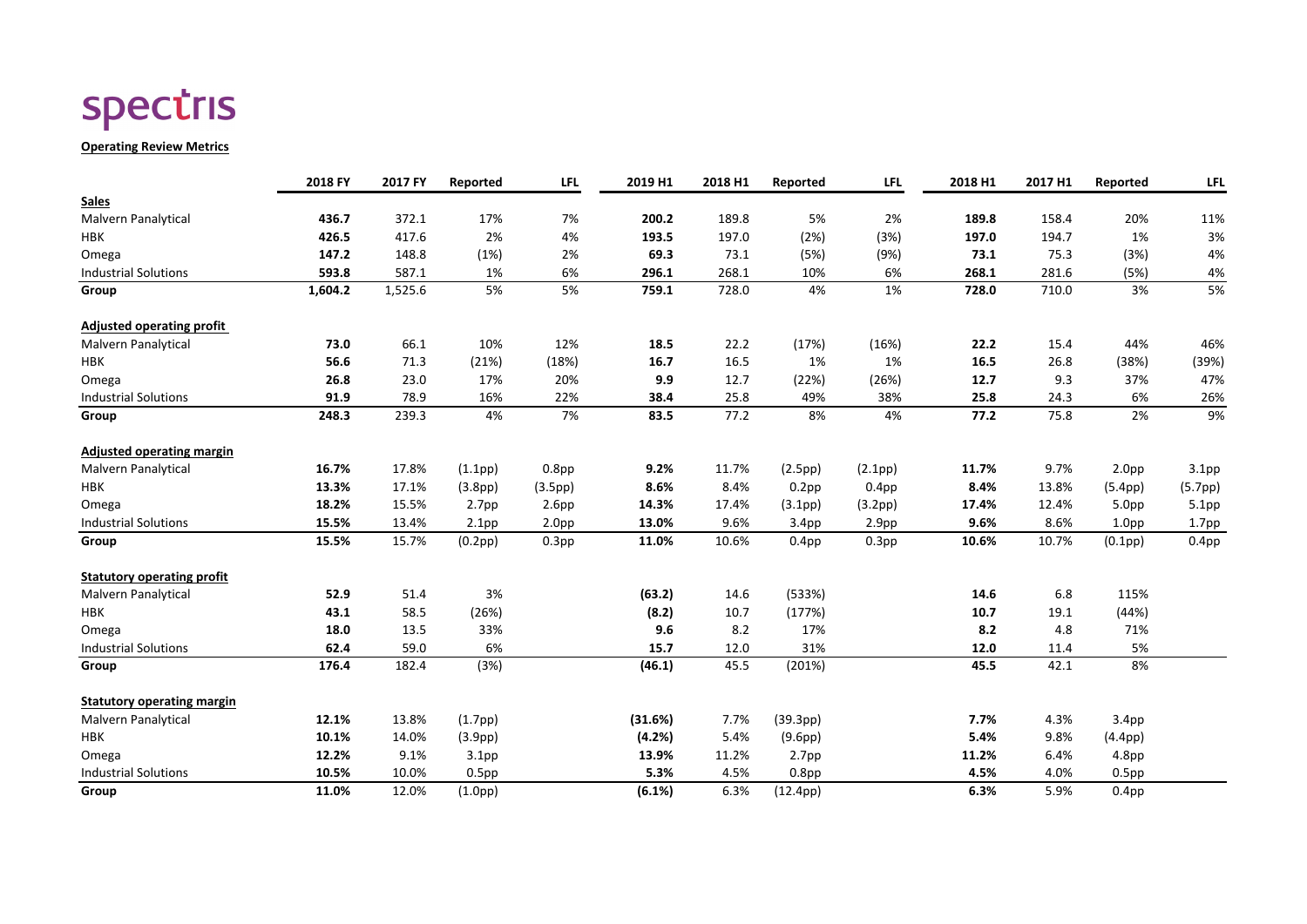# spectris

### **Income statement measures**

#### **2018 FULL YEAR PRESS RELEASE DISCLOSURES**

#### **2018 HALF YEAR PRESS RELEASE DISCLOSURES**

| a) LFL and adjusted sales by segment            |                                      |            |              |                                       |                                |
|-------------------------------------------------|--------------------------------------|------------|--------------|---------------------------------------|--------------------------------|
| <b>2019 HALF YEAR PRESS RELEASE DISCLOSURES</b> |                                      |            |              |                                       |                                |
|                                                 | <b>Malvern</b><br><b>Panalytical</b> | <b>HBK</b> | <b>Omega</b> | <b>Industrial</b><br><b>Solutions</b> | 2019 Half year<br><b>Total</b> |
| 2019 Half year - sales by segment               | £m                                   | £m         | £m           | £m                                    | £m                             |
| Sales                                           | 200.2                                | 193.5      | 69.3         | 296.1                                 | 759.1                          |
| Constant exchange rate adjustment               | (2.4)                                | (2.2)      | (3.0)        | (8.1)                                 | (15.7)                         |
| Acquisitions                                    | (3.8)                                | (8.7)      | ٠            | (3.4)                                 | (15.9)                         |
| LFL adjusted sales                              | 194.0                                | 182.6      | 66.3         | 284.6                                 | 727.5                          |
|                                                 | Malvern<br>Panalytical               | <b>HBK</b> | Omega        | Industrial<br>Solutions               | 2018 Half year<br>Total        |
| 2018 Half year - sales by segment               | £m                                   | £m         | £m           | £m                                    | £m                             |
| Sales                                           | 189.8                                | 197.0      | 73.1         | 268.1                                 | 728.0                          |
| Disposal of businesses                          |                                      | (8.8)      |              |                                       | (8.8)                          |
| LFL adjusted sales                              | 189.8                                | 188.2      | 73.1         | 268.1                                 | 719.2                          |

|                                   | <b>Malvern</b><br>Panalytical | <b>HBK</b> | Omega | <b>Industrial</b><br><b>Solutions</b> | 2018 Full year<br><b>Total</b> |
|-----------------------------------|-------------------------------|------------|-------|---------------------------------------|--------------------------------|
| 2018 Full year - sales by segment | £m                            | £m         | £m    | £m                                    | £m                             |
| Sales                             | 436.7                         | 426.5      | 147.2 | 593.8                                 | 1,604.2                        |
| Constant exchange rate adjustment | 5.4                           | 3.0        | 4.4   | 9.7                                   | 22.5                           |
| Acquisitions                      | (44.5)                        | (11.4)     |       | (16.2)                                | (72.1)                         |
| LFL adjusted sales                | 397.6                         | 418.1      | 151.6 | 587.3                                 | 1,554.6                        |
|                                   | Malvern<br>Panalytical        | <b>HBK</b> | Omega | Industrial<br>Solutions               | 2017 Full year<br>Total        |
| 2017 Full year - sales by segment | £m                            | £m         | £m    | Em                                    | £m                             |
| Sales                             | 372.1                         | 417.6      | 148.8 | 587.1                                 | 1,525.6                        |
| Disposal of businesses            |                               | (15.6)     |       | (32.9)                                | (48.5)                         |
| LFL adjusted sales                | 372.1                         | 402.0      | 148.8 | 554.2                                 | 1,477.1                        |

|                                   | <b>Malvern</b><br>Panalytical | <b>HBK</b> | Omega                    | <b>Industrial</b><br><b>Solutions</b> | 2018 Half year     |
|-----------------------------------|-------------------------------|------------|--------------------------|---------------------------------------|--------------------|
|                                   | £m                            | £m         | £m                       | £m                                    | <b>Total</b><br>£m |
| 2018 Half year - sales by segment |                               |            |                          |                                       |                    |
| Sales                             | 189.8                         | 197.0      | 73.1                     | 268.1                                 | 728.0              |
| Constant exchange rate adjustment | 5.2                           | 3.2        | 5.0                      | 11.0                                  | 24.4               |
| Acquisitions                      | (19.9)                        | (2.4)      | $\overline{\phantom{a}}$ | (8.7)                                 | (31.0)             |
| LFL adjusted sales                | 175.1                         | 197.8      | 78.1                     | 270.4                                 | 721.4              |
|                                   |                               |            |                          |                                       |                    |
|                                   | Malvern                       | <b>HBK</b> |                          | Industrial                            | 2017 Half year     |
|                                   | Panalytical                   |            | Omega                    | Solutions                             | Total              |
| 2017 Half year - sales by segment | £m                            | £m         | £m                       | Em                                    | £m                 |
| Sales                             | 158.4                         | 194.7      | 75.3                     | 281.6                                 | 710.0              |
| Disposal of businesses            |                               | (2.1)      | $\overline{\phantom{a}}$ | (22.4)                                | (24.5)             |
| LFL adjusted sales                | 158.4                         | 192.6      | 75.3                     | 259.2                                 | 685.5              |
|                                   |                               |            |                          |                                       |                    |

| b) Adjusted operating profit                    |                    |            |       |                   |                |
|-------------------------------------------------|--------------------|------------|-------|-------------------|----------------|
| <b>2019 HALF YEAR PRESS RELEASE DISCLOSURES</b> |                    |            |       |                   |                |
|                                                 | <b>Malvern</b>     | <b>HBK</b> | Omega | <b>Industrial</b> | 2019 Half year |
|                                                 | <b>Panalytical</b> |            |       | <b>Solutions</b>  | <b>Total</b>   |
| 2019 Half year - adjusted operating profit      | £m                 | £m         | £m    | £m                | £m             |

| Statutory operating (loss)/profit                                                              | (63.2) | (8.2)                    | 9.6   | 15.7  | (46.1) |
|------------------------------------------------------------------------------------------------|--------|--------------------------|-------|-------|--------|
| Restructuring costs                                                                            | 9.0    | 7.3                      | 1.8   | 11.0  | 29.1   |
| Net transaction-related costs and fair value adjustments                                       | (0.4)  | 1.9                      |       | 4.8   | 6.3    |
| Depreciation of acquisition-related fair value adjustments to property, plant and<br>equipment | 0.1    |                          |       | 0.3   | 0.4    |
| Profit on disposal of property                                                                 |        | $\overline{\phantom{a}}$ | (5.2) |       | (5.2)  |
| Impairment of goodwill                                                                         | 35.1   | $\overline{\phantom{a}}$ |       |       | 35.1   |
| Amortisation and impairment of acquisition-related intangible assets                           | 37.9   | 15.7                     | 3.7   | 6.6   | 63.9   |
| Adjusted operating profit                                                                      | 18.5   | 16.7                     | 9.9   | 38.4  | 83.5   |
| Constant exchange rate adjustment                                                              | (0.3)  | 0.1                      | (0.5) | (1.8) | (2.5)  |
| Acquisitions                                                                                   | 0.5    | 0.3                      |       | (0.9) | (0.1)  |
| LFL adjusted operating profit                                                                  | 18.7   | 17.1                     | 9.4   | 35.7  | 80.9   |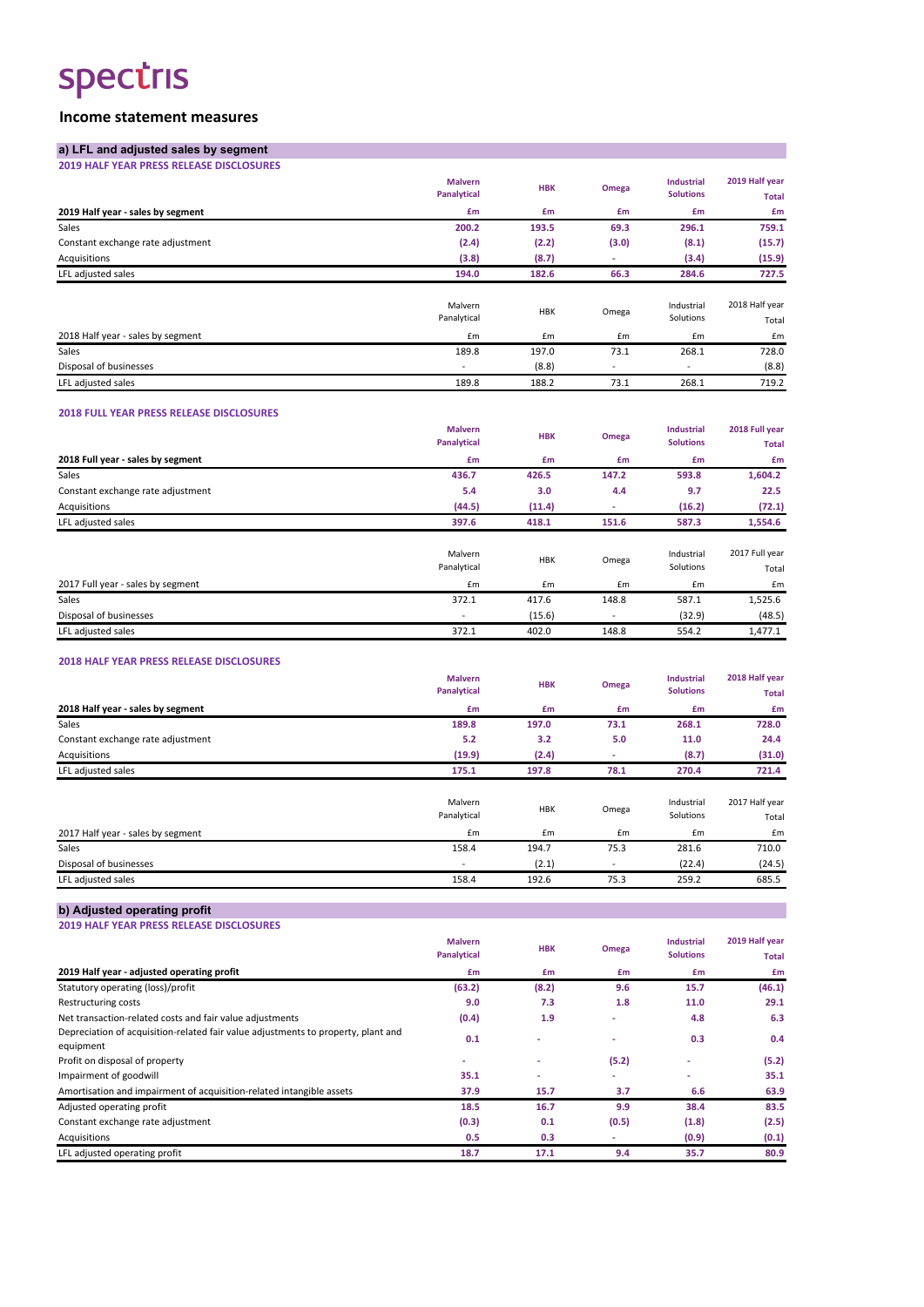#### **2018 FULL YEAR PRESS RELEASE DISCLOSURES**

|                                                                                                | Malvern<br>Panalytical   | <b>HBK</b><br>£m<br>£m | Omega                    | Industrial<br>Solutions<br>Em | 2018 Half year |  |
|------------------------------------------------------------------------------------------------|--------------------------|------------------------|--------------------------|-------------------------------|----------------|--|
|                                                                                                |                          |                        |                          |                               | Total          |  |
| 2018 Half year - adjusted operating profit                                                     |                          |                        | $\mathbf{f}$ m           |                               | £m             |  |
| Statutory operating profit                                                                     | 14.6                     | 10.7                   | 8.2                      | 12.0                          | 45.5           |  |
| Restructuring costs                                                                            | 1.4                      | 1.8                    | 1.0                      | 2.5                           | 6.7            |  |
| Net transaction-related costs and fair value adjustments                                       | 0.5                      | 0.7                    |                          | 4.6                           | 5.8            |  |
| Depreciation of acquisition-related fair value adjustments to property, plant and<br>equipment | 0.1                      |                        | $\overline{\phantom{0}}$ | 0.3                           | 0.4            |  |
| Amortisation and impairment of acquisition-related intangible assets                           | 5.6                      | 3.3                    | 3.5                      | 6.4                           | 18.8           |  |
| Adjusted operating profit                                                                      | 22.2                     | 16.5                   | 12.7                     | 25.8                          | 77.2           |  |
| Disposals of businesses                                                                        | $\overline{\phantom{a}}$ | 0.4                    |                          | $\overline{\phantom{a}}$      | 0.4            |  |
| LFL adjusted operating profit                                                                  | 22.2                     | 16.9                   | 12.7                     | 25.8                          | 77.6           |  |

|                                                                                                | Malvern<br>Panalytical | <b>HBK</b> | Omega          | Industrial<br>Solutions | 2018 Full year<br>Total |
|------------------------------------------------------------------------------------------------|------------------------|------------|----------------|-------------------------|-------------------------|
| 2018 Full year - adjusted operating profit                                                     | £m                     | Em         | $\mathbf{f}$ m | Em                      | $\mathsf{fm}$           |
| Statutory operating profit                                                                     | 52.9                   | 43.1       | 18.0           | 62.4                    | 176.4                   |
| Restructuring costs                                                                            | 3.6                    | 4.3        | 1.6            | 6.1                     | 15.6                    |
| Net transaction-related costs and fair value adjustments                                       | 1.3                    | 1.4        |                | 9.5                     | 12.2                    |
| Depreciation of acquisition-related fair value adjustments to property, plant and<br>equipment | 0.2                    |            |                | 0.6                     | 0.8                     |
| Amortisation and impairment of acquisition-related intangible assets                           | 15.0                   | 7.8        | 7.2            | 13.3                    | 43.3                    |
| Adjusted operating profit                                                                      | 73.0                   | 56.6       | 26.8           | 91.9                    | 248.3                   |

|                                                                                                | <b>Malvern</b><br>Panalytical | <b>HBK</b> | <b>Omega</b> | <b>Industrial</b><br><b>Solutions</b> | 2018 Full year<br><b>Total</b> |
|------------------------------------------------------------------------------------------------|-------------------------------|------------|--------------|---------------------------------------|--------------------------------|
| 2018 Full year - adjusted operating profit                                                     | £m                            | £m         | £m           | £m                                    | £m                             |
| Statutory operating profit                                                                     | 52.9                          | 43.1       | 18.0         | 62.4                                  | 176.4                          |
| Restructuring costs                                                                            | 3.6                           | 4.3        | 1.6          | 6.1                                   | 15.6                           |
| Net transaction-related costs and fair value adjustments                                       | 1.3                           | 1.4        | ۰            | 9.5                                   | 12.2                           |
| Depreciation of acquisition-related fair value adjustments to property, plant and<br>equipment | 0.2                           |            | ۰            | 0.6                                   | 0.8                            |
| Amortisation and impairment of acquisition-related intangible assets                           | 15.0                          | 7.8        | 7.2          | 13.3                                  | 43.3                           |
| Adjusted operating profit                                                                      | 73.0                          | 56.6       | 26.8         | 91.9                                  | 248.3                          |
| Constant exchange rate adjustment                                                              | (0.1)                         | (0.5)      | 0.7          |                                       | 0.1                            |
| Acquisitions                                                                                   | 1.2                           | (1.0)      | ٠            | (1.4)                                 | (1.2)                          |
| LFL adjusted operating profit                                                                  | 74.1                          | 55.1       | 27.5         | 90.5                                  | 247.2                          |

#### **2018 HALF YEAR PRESS RELEASE DISCLOSURES**

|                                                                                                | Malvern<br>Panalytical | <b>HBK</b> | Omega                    | Industrial<br>Solutions | 2017 Full year<br>Total |
|------------------------------------------------------------------------------------------------|------------------------|------------|--------------------------|-------------------------|-------------------------|
| 2017 Full year - adjusted operating profit                                                     | Em                     | £m         | £m                       | £m                      | £m                      |
| Statutory operating profit                                                                     | 51.4                   | 58.5       | 13.5                     | 59.0                    | 182.4                   |
| Restructuring costs                                                                            | 3.5                    | 5.1        | 2.0                      | 5.2                     | 15.8                    |
| Net transaction-related costs and fair value adjustments                                       | 0.8                    | (0.3)      |                          | (0.1)                   | 0.4                     |
| Depreciation of acquisition-related fair value adjustments to property, plant and<br>equipment |                        |            | $\overline{\phantom{0}}$ | 0.7                     | 0.7                     |
| Amortisation and impairment of acquisition-related intangible assets                           | 10.4                   | 8.0        | 7.5                      | 16.0                    | 41.9                    |
| Bargain purchase on acquisition                                                                |                        |            | $\overline{\phantom{a}}$ | (1.9)                   | (1.9)                   |
| Adjusted operating profit                                                                      | 66.1                   | 71.3       | 23.0                     | 78.9                    | 239.3                   |
| Disposals on businesses                                                                        |                        | (4.2)      |                          | (4.5)                   | (8.7)                   |
| LFL adjusted operating profit                                                                  | 66.1                   | 67.1       | 23.0                     | 74.4                    | 230.6                   |

|                                                                                                | <b>Malvern</b><br><b>Panalytical</b> | <b>HBK</b> | Omega | <b>Industrial</b><br><b>Solutions</b> | 2018 Half year<br><b>Total</b> |
|------------------------------------------------------------------------------------------------|--------------------------------------|------------|-------|---------------------------------------|--------------------------------|
| 2018 Half year - adjusted operating profit                                                     | £m                                   | £m         | £m    | £m                                    | £m                             |
| Statutory operating profit                                                                     | 14.6                                 | 10.7       | 8.2   | 12.0                                  | 45.5                           |
| Restructuring costs                                                                            | 1.4                                  | 1.8        | 1.0   | 2.5                                   | 6.7                            |
| Net transaction-related costs and fair value adjustments                                       | 0.5                                  | 0.7        | ٠     | 4.6                                   | 5.8                            |
| Depreciation of acquisition-related fair value adjustments to property, plant and<br>equipment | 0.1                                  |            | ۰     | 0.3                                   | 0.4                            |
| Amortisation and impairment of acquisition-related intangible assets                           | 5.6                                  | 3.3        | 3.5   | 6.4                                   | 18.8                           |
| Adjusted operating profit                                                                      | 22.2                                 | 16.5       | 12.7  | 25.8                                  | 77.2                           |
| Constant exchange rate adjustment                                                              | 0.2                                  | (0.4)      | 1.0   | 0.8                                   | 1.6                            |
| Acquisitions                                                                                   | 0.1                                  |            |       |                                       | 0.1                            |
| LFL adjusted operating profit                                                                  | 22.5                                 | 16.1       | 13.7  | 26.6                                  | 78.9                           |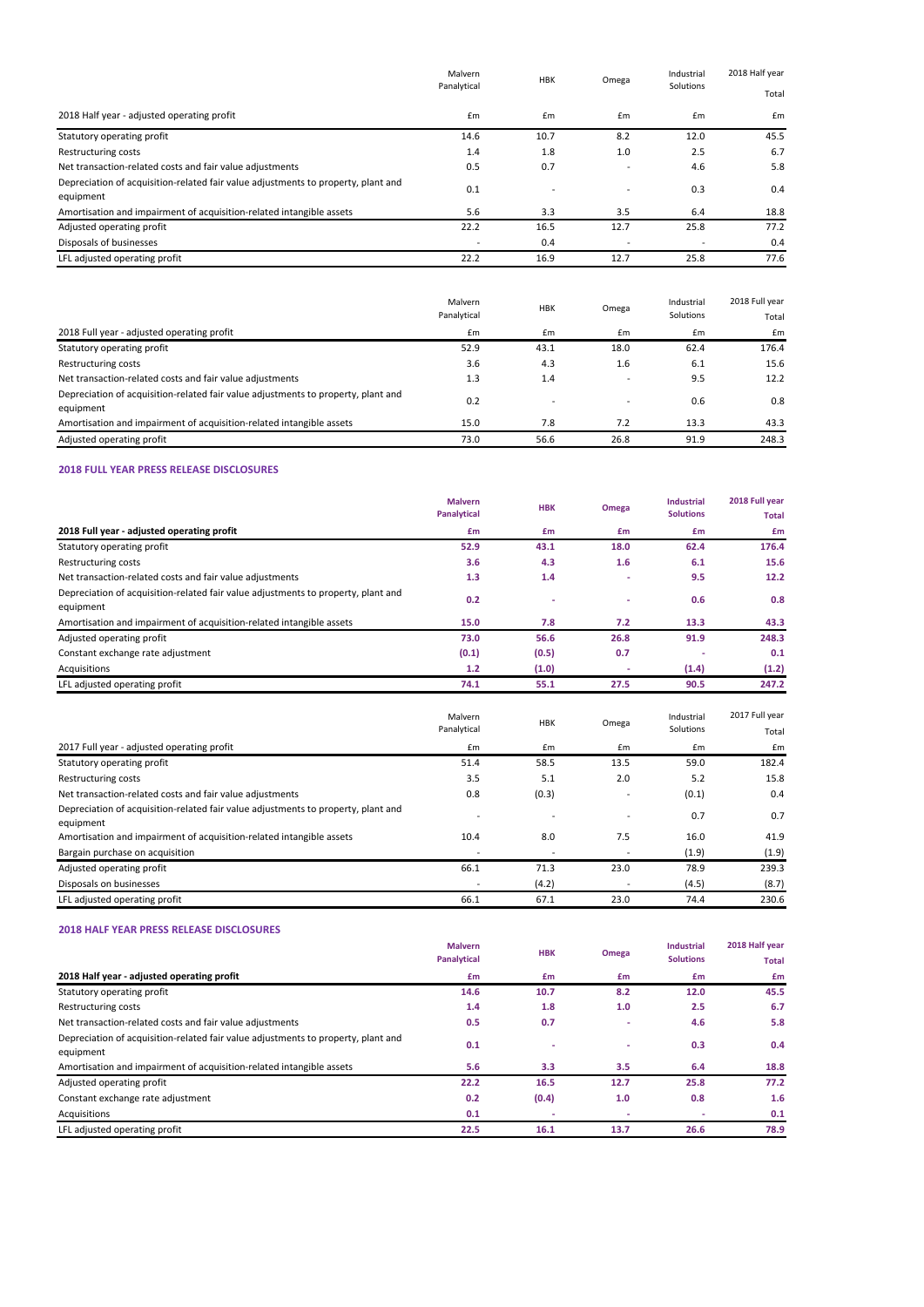### **c) Operating margin**

**2019 HALF YEAR PRESS RELEASE DISCLOSURES**

#### **2018 FULL YEAR PRESS RELEASE DISCLOSURES**

|                                                                                   | Malvern<br>Panalytical | <b>HBK</b> | Omega                    | Industrial<br>Solutions | 2017 Half year |
|-----------------------------------------------------------------------------------|------------------------|------------|--------------------------|-------------------------|----------------|
|                                                                                   |                        |            |                          |                         | Total          |
| 2017 Half year - adjusted operating profit                                        | Em                     | Em         | £m                       | Em                      | £m             |
| Statutory operating profit                                                        | 6.8                    | 19.1       | 4.8                      | 11.4                    | 42.1           |
| Restructuring costs                                                               | 2.0                    | 3.6        | 0.7                      | 3.0                     | 9.3            |
| Net transaction-related costs and fair value adjustments                          | 0.1                    | 0.1        | $\overline{\phantom{0}}$ | 1.5                     | 1.7            |
| Depreciation of acquisition-related fair value adjustments to property, plant and |                        |            |                          | 0.4                     | 0.4            |
| equipment                                                                         |                        |            |                          |                         |                |
| Amortisation and impairment of acquisition-related intangible assets              | 6.5                    | 4.0        | 3.8                      | 8.0                     | 22.3           |
| Adjusted operating profit                                                         | 15.4                   | 26.8       | 9.3                      | 24.3                    | 75.8           |
| Disposals of businesses                                                           |                        | (0.3)      |                          | (3.2)                   | (3.5)          |
| LFL adjusted operating profit                                                     | 15.4                   | 26.5       | 9.3                      | 21.1                    | 72.3           |
|                                                                                   |                        |            |                          |                         |                |

|                                   | <b>Malvern</b><br><b>Panalytical</b> | <b>HBK</b> | Omega | <b>Industrial</b><br><b>Solutions</b> | 2019 Half year<br><b>Total</b> |
|-----------------------------------|--------------------------------------|------------|-------|---------------------------------------|--------------------------------|
| 2019 Half year - operating margin | $\%$                                 |            | %     | %                                     | $\%$                           |
| Statutory operating margin        | (31.6)                               | (4.2)      | 13.9  | 5.3                                   | (6.1)                          |
| Adjusted operating margin         | 9.2                                  | 8.6        | 14.3  | 13.0                                  | 11.0                           |
| LFL adjusted operating margin     | 9.6                                  | 9.4        | 14.2  | 12.5                                  | 11.1                           |

|                                   | Malvern     | <b>HBK</b> |       | Industrial | 2018 Full year |
|-----------------------------------|-------------|------------|-------|------------|----------------|
|                                   | Panalytical |            | Omega | Solutions  | Total          |
| 2018 Full year - operating margin |             |            | %     | %          | %              |
| Statutory operating margin        | 12.1        | 10.1       | 12.2  | 10.5       | 11.0           |
| Adjusted operating margin         | 16.7        | 13.3       | 18.2  | 15.5       | 15.5           |

#### **2018 HALF YEAR PRESS RELEASE DISCLOSURES**

|                                   | Malvern     | <b>HBK</b> | Omega | Industrial | 2018 Half year |  |
|-----------------------------------|-------------|------------|-------|------------|----------------|--|
|                                   | Panalytical |            |       | Solutions  | Total          |  |
| 2018 Half year - operating margin | %           | %          | %     | %          | %              |  |
| Statutory operating margin        | 7.7         | 5.4        | 11.2  | 4.5        | 6.3            |  |
| Adjusted operating margin         | 11.7        | 8.4        | 17.4  | 9.6        | 10.6           |  |
| LFL adjusted operating margin     | 11.7        | 9.0        | 17.4  | 9.6        | 10.8           |  |

|                                   | <b>Malvern</b>     | <b>HBK</b> | Omega | <b>Industrial</b> | 2018 Full year |  |
|-----------------------------------|--------------------|------------|-------|-------------------|----------------|--|
|                                   | <b>Panalytical</b> |            |       | <b>Solutions</b>  | <b>Total</b>   |  |
| 2018 Full year - operating margin |                    |            | %     |                   | %              |  |
| Statutory operating margin        | 12.1               | 10.1       | 12.2  | 10.5              | 11.0           |  |
| Adjusted operating margin         | 16.7               | 13.3       | 18.2  | 15.5              | 15.5           |  |
| LFL adjusted operating margin     | 18.6               | 13.2       | 18.1  | 15.4              | 15.9           |  |

|                                   | Malvern<br>Panalytical | <b>HBK</b> | Omega | Industrial<br>Solutions | 2017 Full year<br>Total |
|-----------------------------------|------------------------|------------|-------|-------------------------|-------------------------|
| 2017 Full year - operating margin | %                      |            | %     | %                       | %                       |
| Statutory operating margin        | 13.8                   | 14.0       | 9.1   | 10.0                    | 12.0                    |
| Adjusted operating margin         | 17.8                   | 17.1       | 15.5  | 13.4                    | 15.7                    |
| LFL adjusted operating margin     | 17.8                   | 16.7       | 15.5  | 13.4                    | 15.6                    |

|                                   | Malvern     | <b>HBK</b> | Omega | Industrial | 2017 Half year |  |
|-----------------------------------|-------------|------------|-------|------------|----------------|--|
|                                   | Panalytical |            |       | Solutions  | Total          |  |
| 2017 Half year - operating margin | %           |            | %     | %          | %              |  |
| Statutory operating margin        | 4.3         | 9.8        | 6.4   | 4.0        | 5.9            |  |
| Adjusted operating margin         | 9.7         | 13.8       | 12.4  | 8.6        | 10.7           |  |
| LFL adjusted operating margin     | 9.7         | 13.8       | 12.4  | 8.1        | 10.5           |  |

|                                   | <b>Malvern</b><br>Panalytical | <b>HBK</b> | Omega | <b>Industrial</b><br><b>Solutions</b> | 2018 Half year<br><b>Total</b> |
|-----------------------------------|-------------------------------|------------|-------|---------------------------------------|--------------------------------|
| 2018 Half year - operating margin | $\frac{0}{6}$                 |            | %     |                                       | %                              |
| Statutory operating margin        | 7.7                           | 5.4        | 11.2  | 4.5                                   | 6.3                            |
| Adjusted operating margin         | 11.7                          | 8.4        | 17.4  | 9.6                                   | 10.6                           |
| LFL adjusted operating margin     | 12.8                          | 8.1        | 17.5  | 9.8                                   | 10.9                           |